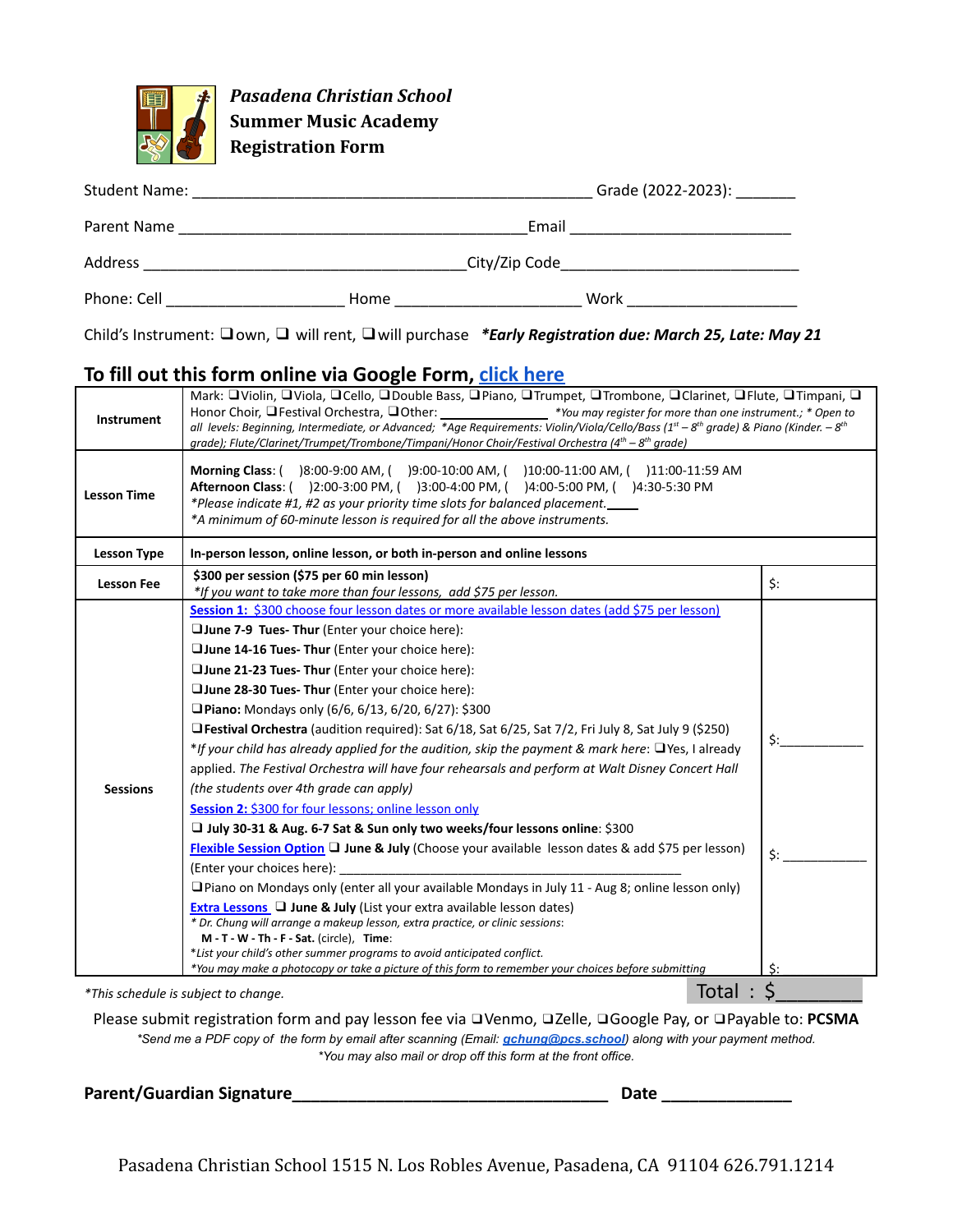|                                                               |        | providing medical assistance.<br>Grade $(2022 - 2023)$ _________ |                                      | <b>Emergency/Disaster/Photo Release Form</b>                                                           |  | 2022 Pasadena Christian Summer Program<br>This Emergency Form goes with paramedics in case of an emergency and assists staff when |  |  |
|---------------------------------------------------------------|--------|------------------------------------------------------------------|--------------------------------------|--------------------------------------------------------------------------------------------------------|--|-----------------------------------------------------------------------------------------------------------------------------------|--|--|
|                                                               |        |                                                                  |                                      |                                                                                                        |  |                                                                                                                                   |  |  |
|                                                               | (last) |                                                                  | (first)                              |                                                                                                        |  |                                                                                                                                   |  |  |
|                                                               |        |                                                                  |                                      |                                                                                                        |  |                                                                                                                                   |  |  |
|                                                               |        |                                                                  | <b>ALLERGIES/MEDICAL INFORMATION</b> |                                                                                                        |  |                                                                                                                                   |  |  |
|                                                               |        |                                                                  |                                      |                                                                                                        |  |                                                                                                                                   |  |  |
| $\Box$ Asthma<br>$\Box$ Uses nebulizer<br>$\Box$ Uses inhaler |        | $\Box$ Other Nuts                                                |                                      | □ Bee Allergy □ Dairy Products<br>□ Peanut Allergy □ Fish/Shellfish<br>□ Wheat Products                |  | <b>Uses Epipen</b><br>$\Box$ Contacts/glasses                                                                                     |  |  |
|                                                               |        |                                                                  |                                      | Daily Medications: (This is very important in the event that emergency medical services are required.) |  |                                                                                                                                   |  |  |
|                                                               |        |                                                                  |                                      | Please give us as much detailed information you believe we need to know about your child's health.     |  |                                                                                                                                   |  |  |
|                                                               |        |                                                                  |                                      |                                                                                                        |  |                                                                                                                                   |  |  |
|                                                               |        |                                                                  |                                      |                                                                                                        |  |                                                                                                                                   |  |  |
|                                                               |        |                                                                  |                                      |                                                                                                        |  |                                                                                                                                   |  |  |
|                                                               |        |                                                                  |                                      |                                                                                                        |  |                                                                                                                                   |  |  |

### **PICK-UP/EMERGENCY CONTACTS**

- List the names of TWO alternates to whom your child may be released if the school is unable to contact the parents. They should be locally available and able to transport the child.
- In case of accident, illness, earthquake or other disaster, I authorize Pasadena Christian School to release my child to the following adults if the school is unable to contact me.
- I understand that the school may be unable to contact me to tell me that my child has been released to one of the persons listed below.
- I agree to notify these people as to their responsibility to act in this capacity.

Pasadena Christian School 1515 N. Los Robles Avenue, Pasadena, CA 91104 626.791.1214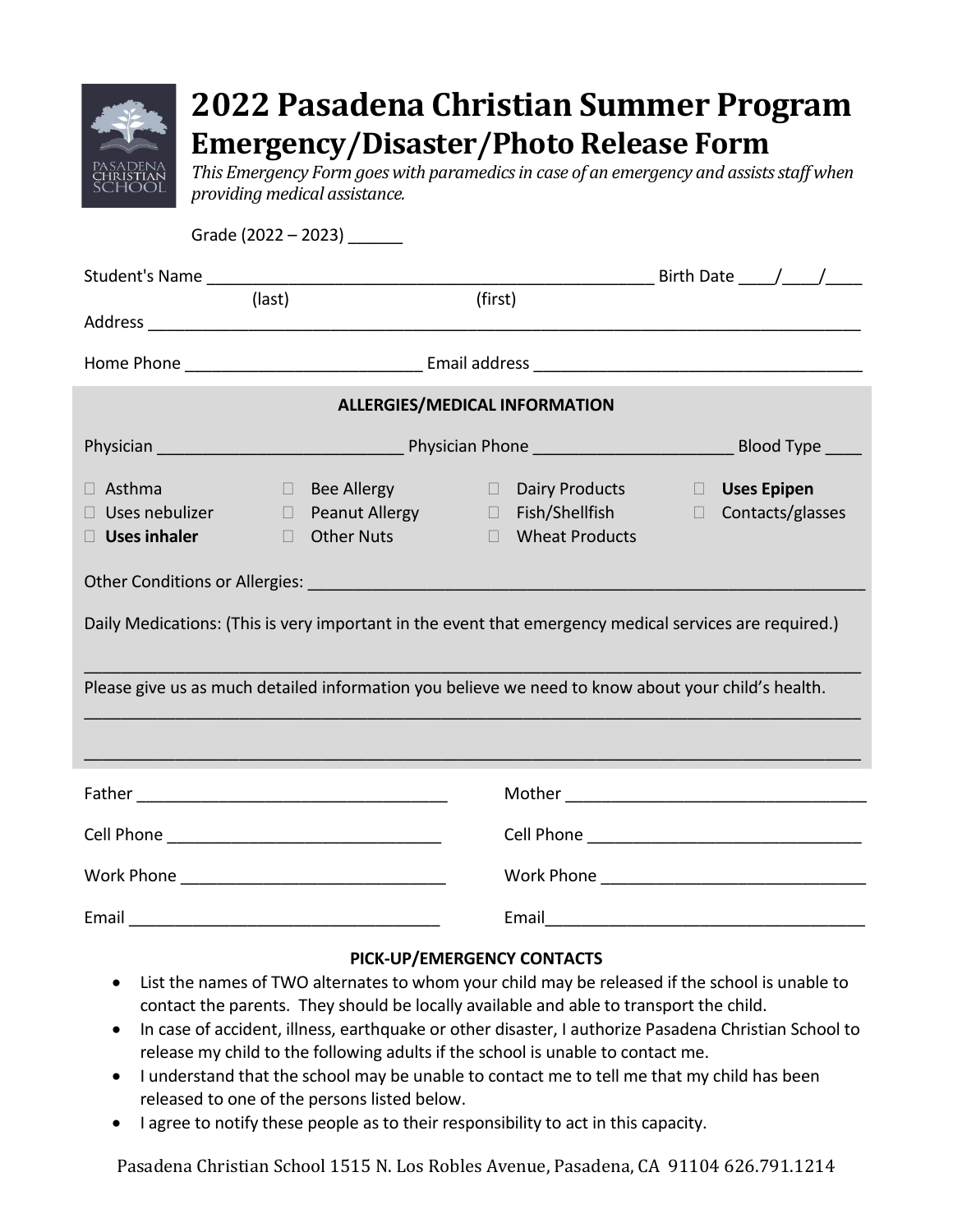I release Pasadena Christian School and its agents and employees from all liability which may attend, release or non-release of my child in accordance with this authorization.

| Please list in order of preference:                                                                                                                                                                                                      |      |                                                                                                                                                                                                                                      |                                                                                                                                                                                                                                      |  |  |  |
|------------------------------------------------------------------------------------------------------------------------------------------------------------------------------------------------------------------------------------------|------|--------------------------------------------------------------------------------------------------------------------------------------------------------------------------------------------------------------------------------------|--------------------------------------------------------------------------------------------------------------------------------------------------------------------------------------------------------------------------------------|--|--|--|
|                                                                                                                                                                                                                                          |      |                                                                                                                                                                                                                                      | Relationship experience and the set of the set of the set of the set of the set of the set of the set of the s                                                                                                                       |  |  |  |
| Home                                                                                                                                                                                                                                     | Work | <u> Alban a shekara ta 1989 a shekara ta 1989 a shekara ta 1989 a shekara ta 1989 a shekara ta 1989 a shekara ta 1989 a shekara ta 1989 a shekara ta 1989 a shekara ta 1989 a shekara ta 1989 a shekara ta 1989 a shekara ta 198</u> | Cell <u>the contract of the contract of the contract of the contract of the contract of the contract of the contract of the contract of the contract of the contract of the contract of the contract of the contract of the cont</u> |  |  |  |
| Name<br>a di sebagai kecamatan di sebagai kecamatan dari sebagai kecamatan dari sebagai kecamatan dan bersama dalam ke<br>Kecamatan dalam kecamatan dan bersama dalam kecamatan dan bersama dan bersama dan bersama dan bersama dalam ke |      |                                                                                                                                                                                                                                      | Relationship News Assessment Property and Property Assessment Property and Property Assessment Property and Pr                                                                                                                       |  |  |  |
| Home                                                                                                                                                                                                                                     | Work | <u> La Carlo de la Carlo de la Carlo de la Carlo de la Carlo de la Carlo de la Carlo de la Carlo de la Carlo de l</u>                                                                                                                | Cell                                                                                                                                                                                                                                 |  |  |  |

#### **Student will only be released to alternates you have listed. If a change of alternate is desired, please notify the office in writing.**

**PHOTO CONSENT:** Pasadena Christian School (PCS) may use photographs of students in various publications or on our website. PCS reserves the right to copyright all group photographs in which your child(ren) may appear. PLEASE INITIAL: I GIVE MY CONSENT LOO NOT GIVE MY CONSENT

#### **INFORMED CONSENT AND EMERGENCY TREATMENT AUTHORIZATION**

I/We give permission for my/our child to participate in the 2022 Summer Programs at Pasadena Christian School.

In addition to giving my full consent for my child's participation, I do hereby waive, release and hold harmless Pasadena Christian School, its officers, coaches, sponsors, supervisors and representatives for any injury that may be suffered by my child in the normal course of participation in the camp and the activities incidental thereto, whether the result of negligence or any other cause.

If parent or family doctor cannot be contacted and an emergency exists, the undersigned parent or guardian authorizes a representative of the PASADENA CHRISTIAN SCHOOL to consent to any x-ray, anesthetic, medical or surgical diagnosis or treatment and hospital care deemed advisable and rendered by any licensed physician or surgeon, whether in his office or in a licensed hospital. This authorization is given in advance of any required care to empower a representative or official of the school to give consent for such treatment as the physician may deem advisable. **Signature of both parents needed.**

|                                            | Date | <b>Emergency Phone</b> |
|--------------------------------------------|------|------------------------|
| Signature of (mother) or (female guardian) |      |                        |
|                                            | Date | <b>Emergency Phone</b> |
| Signature of (father) or (male guardian)   |      |                        |